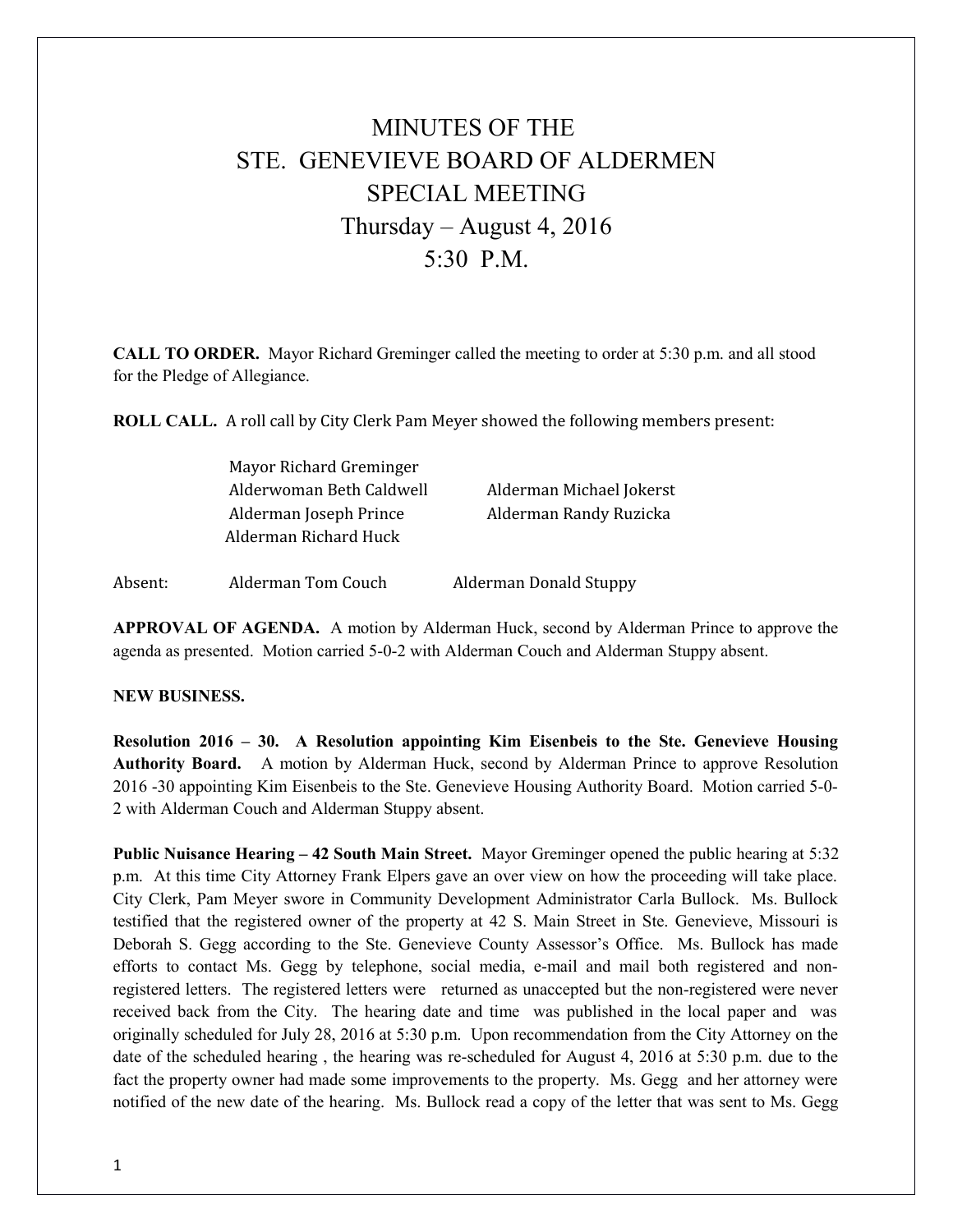dated May 26, 2016. (Copy which is attached and made part of this official record) Ms. Bullock handed out copies of Chapter 215 of the Ste. Genevieve Code of Ordinances. (Copy which is attached and made part of these minutes.)

Ms. Bullock also presented pictures of the property at 42 S. Main Street. (Copy which is attached and made part of these minutes.) Ms. Bullock stated that there has been some progress made since the original complaint was filed as follows: grass was cut, one of the tree limbs has been removed, some of the trash has been removed and the open buckets that had standing water in them have been turned over so water cannot collect in them.

Alderman Huck asked if Ms. Bullock feels like the property owner is making strides to get the nuisance taken care of. Ms. Bullock stated that she does think that Ms. Gegg is trying but may be overwhelmed with the situation. She has recently started a new job and is sometimes working seven days a week and originally it was difficult for Ms. Gegg to find transportation to get to Ste. Genevieve. Ms. Bullock thinks Ms. Gegg does want to correct the issue.

Alderman Huck wanted clarification that the property is located in the Historical District and is a contributing building and Ms. Bullock stated that it definitely is.

Ms. Bullock stated that in the original pictures that the truck located on the property had plates that had expired and now the plates have been removed.

At 6:00 p.m. a motion was made by Alderman Prince, second by Alderman Ruzicka to accept Carla's testimony and all documents presented to this point as evidence. Motion carried 5-0-2 with Alderman Couch and Alderman Stuppy absent.

City Clerk Pam Meyer swore in Mr. Sam Ewing. Mr. Ewing 28 S. Main Street lives next door to the property in question. Mr. Ewing stated that he has had to live with the conditions of the outside of this property for the last 17 months. He has his property surveyed and put a fence up to try and hide the site of the neighboring property and intentionally left 6 inches on the other side so he could weed eat on that side of the property as well. In the mean-time, Ms. Gegg put up a fence prohibiting him to get access to do that so it has grown up. The paint has been peeling off the side of the house and Mr. Ewing stated that he is concerned that it may be lead paint considering the age of the structure. The paint chips fall on his property and concerned of the safety of his dog. Two large limbs did fall on his fence and a secondary limb looks like it may fall but will not affect his property. Mr. Ewing stated that he is continuously dealing with high weeds and falling limbs, mosquitos are completely awful because of the open water. The gutters on his side of the house are operable but not sufficient so when there is any amount of rain therefore putting more run off onto his property. Alderwoman Caldwell asked Mr. Ewing if this nuisance has affected his quality of life. Mr. Ewing stated that he definitely has to work harder to keep his own property up and because of the condition next door and it has affected his ability to sell his house. The rodents and varmets are definitely worse because of the condition of the property next door. Mr. Ewing stated that he feels like this process should never of took 17 months to have some type of action taken to get the nuisance taken care of. He stated this is very reasonable. Alderman Huck stated that this is the reason for the hearing tonight and progress is now being made to rectify the situation. Alderman Jokerst asked if we know what is in the jugs that are in the pictures? Sam believes it is water.